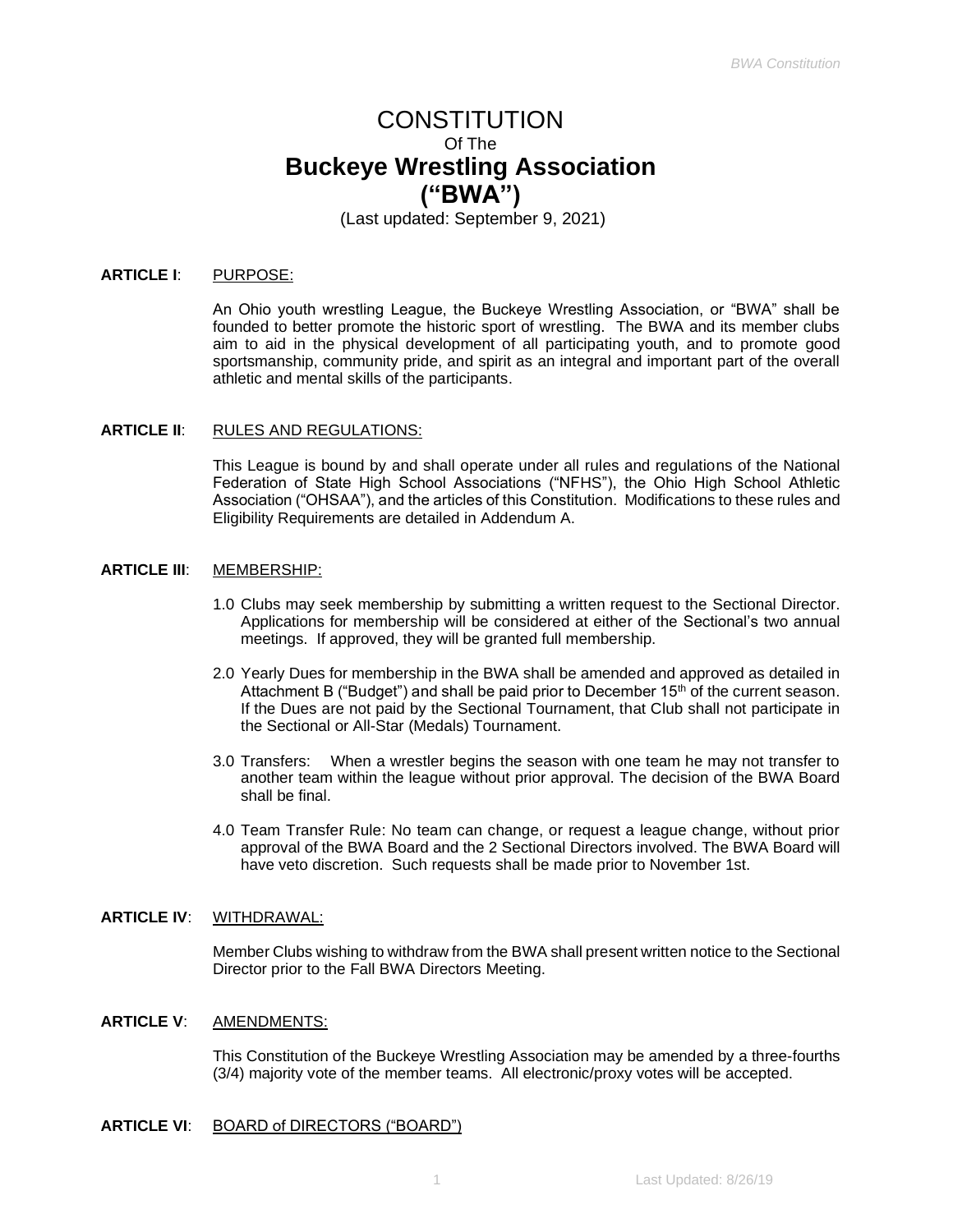The BWA shall establish a Board to be responsible for operating the League and performing such tasks as: establishing requirements for participation including age and Eligibility Requirements, Tournament sites, setting a schedule for starting practice and competition, and conducting all other business connected to establishing, maintaining, and perpetuating a youth wrestling league.

- 1. BOARD MEMBERS. The Board of Directors of the BWA shall consist of the Directors from each Sectional and five (5) Officers. The Officers shall be: President, Vice-President, Vice-President of Membership, Treasurer, Secretary, and Tournament **Director** 
	- A. NO OFFICER shall hold two Officer positions on the Board, but may Chair a Committee if necessary.
- 2. ELIGIBILITY. Only BWA Sectional Directors or coaches in good standing shall be eligible for nomination and election to the Board of Directors of the BWA. Board members may be nominated by any Sectional Director, or designee who has been a member of the BWA for one season.
- 3. TERM of OFFICE. All elected positions shall be for a term of two (2) year beginning at the Spring Meeting. Vice-President, Secretary, and Tournament Director will be elected in odd numbered years (i.e. 2019, 2021, etc). President, Vice President of Membership,,and Treasurer will be elected in even numbered years. No term limits shall be applicable.
- 4. ELECTIONS. Nominations and Elections shall be held at the Spring meeting.
	- A. NOTIFICATION. All Members of the BWA shall be notified by email of the Date, Time and Location of the Spring meeting in which Elections will be held, and any subsequent Election meetings.
- 5. VOTING. Nominations and Voting will be conducted as follows: Odd Numbered Years (i.e. 2019, 2021, etc.)
	- A. Nominations for Vice-President followed by voting for Vice-President.
	- B. Nominations for Secretary followed by voting for Secretary.
	- C. Nominations for Tournament Director followed by voting for Tournament Director.

Even numbered Years

- D. Nominations for President followed by voting for President.
- E. Nominations for Vice-President of Membership followed by voting for Vice-President of Membership.
- F. Nominations for Treasurer followed by voting for Treasurer.
- G. Sectional Director, or Designee, must be present at the Spring Meeting to be nominated for Board and/or to cast a vote.

## 6. RESIGNATION / TERMINATION.

- A. Should a Board Member resign, the remaining board shall have the power to appoint another Member or Board Member to the open position for the remaining term.
- B. If the President resigns or leaves the position before the end of the current two-year term or the position of President opens for any other reason, the Vice President shall then serve as President for the remainder of the term. The new President shall then appoint a member of the OeYWA (including current Sectional Director) to serve as Vice-President.
- C. Termination. If it is confirmed by a two-thirds majority of the Board present at a meeting with quorum, a Board member may be removed from the Board of Directors of the BWA. The Board shall then have the power to appoint another Member to the open position for the remaining term.
- 7. MEETINGS and QUORUM.
	- A. The Board shall hold a minimum of two meetings for all Sectional Directors of the BWA, one in August/September and one in March/April (elections). All Sectional Directors will be given notice by email of the Date, Time, and Location of these meetings.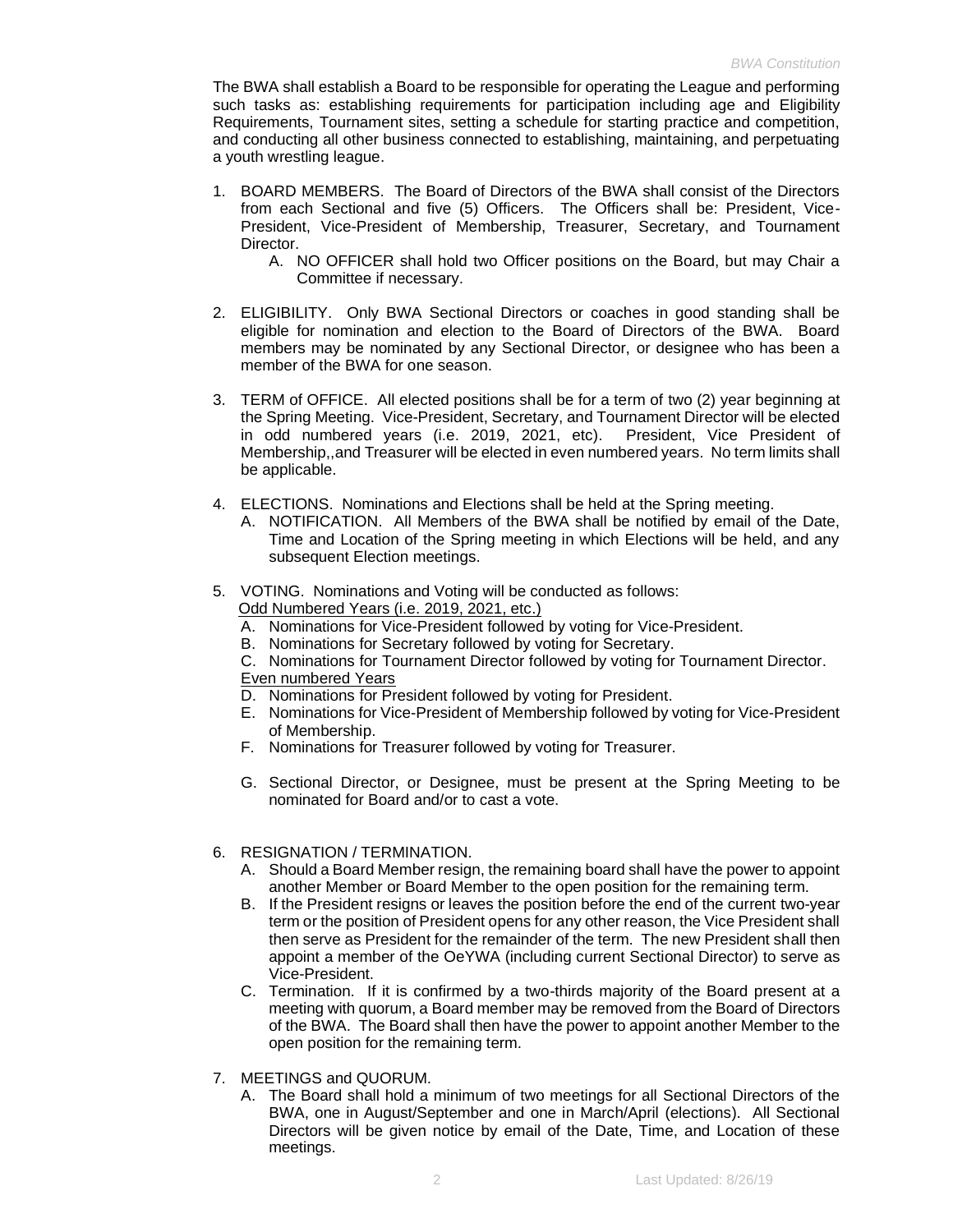- B. Meetings of the Board of Directors shall be scheduled and coordinated as deemed necessary by the Board for conducting business of the BWA.
- C. QUORUM for the Board of Directors to conduct BWA business shall be the President or Vice President and a majority of the elected Board Members.
- D. PROCEDURAL. Meetings shall follow Robert's Rules (see Addendum B).
- 8. VOTING. If a vote ends in a tie, the process will be to open discussion on the topic and then proceed with a revote. If the revote also ends in a tie, the President's vote will decide the outcome.
	- A. ON-LINE VOTING. To expedite BWA issues, Board members have the ability to submit motions for Board approve via email. All Board members must be notified via the motion and given the opportunity to 'discuss' via email and vote. Voting rules apply (Article VI.7.D).
	- B. EMAIL MOTIONS. In order to expedite BWA business in a timely manner, the Board of Directors may utilize email to make motions for BWA business. Any motion made, must be transmitted to all Board Members, it must have a second, and it must receive majority approval of all active Board Members.
	- C. BWA Secretary shall record any and all Email Motions and On-Line Voting and Report them in the minutes of the next BWA Meeting.
- 9. FUNDS DISPERSALS.
	- A. Proposed expenses must be presented to the Board for approval. All expenditures must be pre-approved and will require the signatures of two elected officers. One signature must be the Treasurer's and the other signature must be either the President's, Vice-President's, Secretary's, or Tournament Director.
	- B. Receipts are required for all expenditures regardless of amount.
- 10. DISSOLUTION of the Buckeye Wrestling Association. The Board has the power, by vote, at any time, to dissolve the BWA in accordance with all laws and regulations pertaining to a registered non-profit corporation.
	- A. NOTIFICATION. Should the Board vote to dissolve the BWA, the President shall take the responsibility of drafting a letter explaining what circumstances motivated the decision to dissolve. A copy of this letter will be mailed at League expense to all Sectional Directors of the BWA within one week of the vote to dissolve.
	- B. REMAINING FUNDS. If there are funds remaining in the account(s) of the BWA, these shall be distributed by the Board to other non-profit organization(s).

## **ARTICLE VII:** OFFICERS RESPONSIBILITIES

The following defines the primary responsibilities of each officer but is not an all-inclusive list of potential responsibilities that may arise.

- 1. PRESIDENT. The President will provide direction for the BWA and be the point person for any meetings, internal and external.
	- A. Meetings. President shall schedule BWA Meetings (Date, Time and Location) and provide notice to all Board Members and/or Sectional Directors as necessary. President shall establish agendas and lead the order of business at all meetings.
	- B. Oversee and monitor other club officers to ensure that duties enumerated in these by-laws are performed. Assure compliance to set regulations and standards for all business transactions and the accuracy of all BWA reports and documents.
	- C. Negotiation and Signing Authority. President, with majority Board approval shall be allowed to negotiate on behalf of the BWA. With majority Board approval, President may sign final agreements on behalf of the BWA and its Board of Directors.
	- D. Collaborate with the Treasurer to ensure that the BWA files all reports, pays all necessary fees, and meets all obligations to continue to be recognized from year to year by the government and the Internal Revenue Service and the State of Ohio as a non-profit, tax exempt corporation.
	- E. Voting. President shall have no voting power unless a motion has twice been voted to a tie. Then the President shall cast the deciding vote.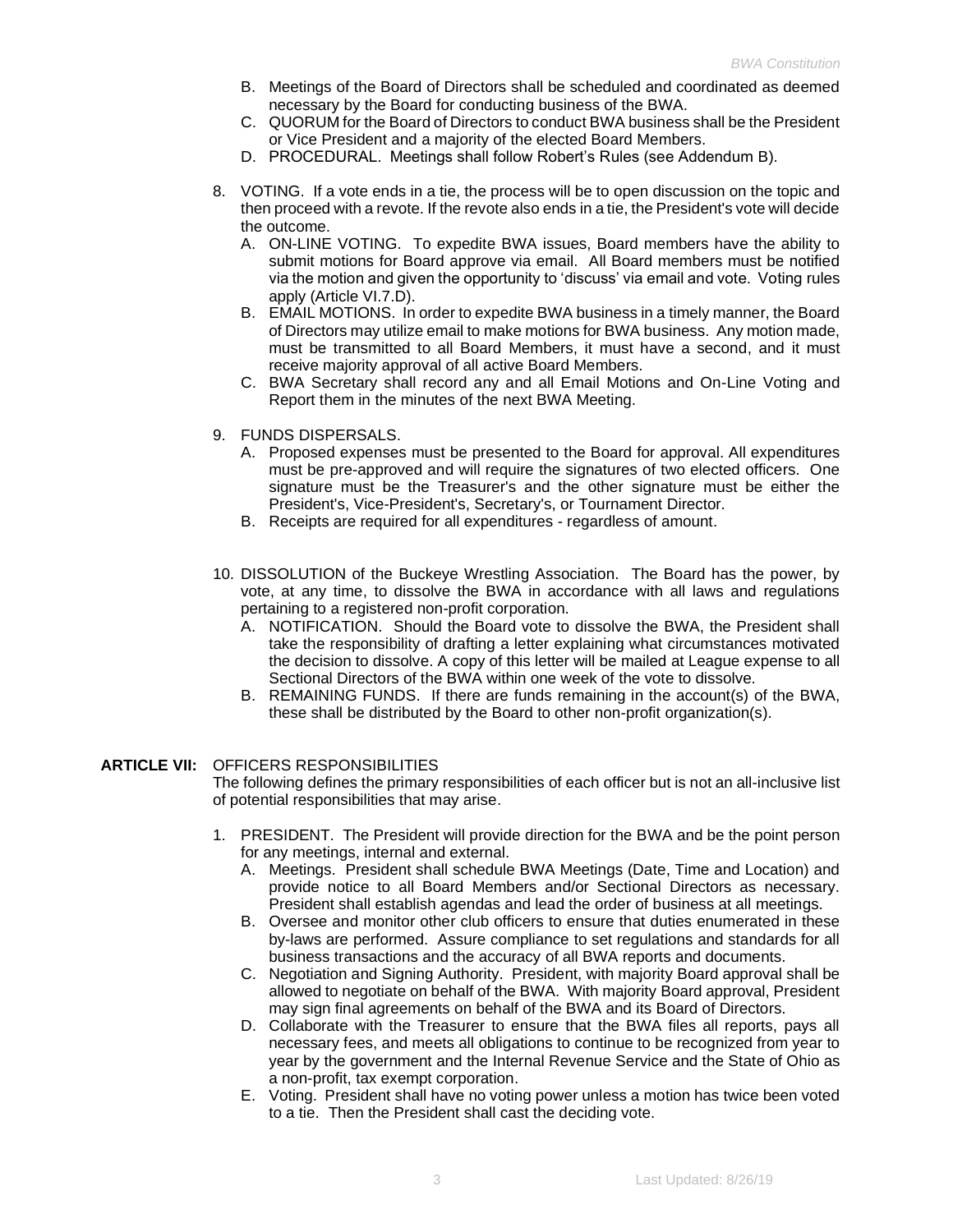- 2. VICE PRESIDENT. Vice President shall hereafter be referred to as "VP."
	- A. Committee Oversight. VP will assure that all Committee Chairs are performing their responsibilities and assist them in doing so whenever necessary.
	- B. BWA Season Schedule. VP shall set date(s) for Start of BWA Practice, and Tournament dates.
	- C. Verify all Financial statements and bank statements at Board Meetings.
	- D. Website. VP shall coordinate with Board to assure the BWA website stays updated and has all necessary information for current and prospective members.
	- E. The Vice President will perform all duties of the President should the position be temporarily or permanently vacated during a term.
- 3. VICE-PRESIDENT of MEMBERSHIP. VP of Membership shall be the primary point of contact of current members of the BWA and for those considering membership in the BWA.
	- A. Insurance. VP shall assure All member clubs, coaches, participants, and sanctioned events have secured necessary USA Wrestling credentials. Insurance for the BWA will be secured through USA Wrestling Membership.
	- B. Recruiting. To continue and grow the membership of the BWA, the VP of Membership shall seek clubs across the State of Ohio.
	- C. Resource. Current and prospective clubs shall seek information and resources through the VP of Membership.
	- D. Literature. Any necessary literature for recruiting clubs shall be designed and budgeted by VP of Membership to be approved by the Board.
	- E. Website. Any information that is needed for current and prospective members shall be coordinated with VP and Secretary to website manager.
- 4. TREASURER. Treasurer shall be responsible for all financial obligations of the BWA, and for assuring all required documentation is provided to State and Federal agencies for the BWA and all Board Meetings.
	- A. Banking. The Treasurer shall be responsible for all Banking transactions of the BWA. Monthly verification of all accounts (checking, savings, etc.) will be provided to the Board. These accounts shall be cross checked by Vice-President.
	- B. Expenses. Accurate records and receipts shall be kept for all BWA expenses. All expenses should be pre-approved by the Board.
	- C. Revenues. Work with all Board Members to coordinate the effective and accurate collection of revenues. Assure that revenues are deposited within 48 hours.
	- D. Tax Documents. If necessary, with a professional account, annually prepare all required State and Federal tax forms for a non-profit 501c3 corporation.
	- E. Provide and annual report at the Spring Meeting.
- 5. SECRETARY. BWA Secretary is the historian for the BWA and should take great pride in the responsibility to record the history of the club.
	- A. Meeting Minutes. Record and store all meeting minutes whether present or not. This includes recording all Email Motions and Voting responses. These minutes shall be presented at every club meeting for approval.
	- B. Communication. As needed, Secretary shall communicate with Board, Members, and external associates.
	- C. Membership Roster. Secretary shall create and maintain a BWA roster of all Sectionals and their member Clubs information including all current contact information.
- 6. TOURNAMENT DIRECTOR. BWA Tournament Director (hereafter referred to as TD) is responsible for coordination and operation of ALL Post-Sectional Tournaments.
	- A. Post Sectional tournament location(s). TD shall determine the number and locations of District Tournaments and the Sectionals that will send Qualifiers to them.
	- B. BWA Championship Tournament. TD will determine the location of the BWA Championship Tournament.
	- C. TD Shall determine the number of qualifiers to advance to each District and BWA Championship Tournament
	- D. TD shall secure officials for the BWA Championship Tournament.
	- E. TD Shall Purchase all awards for any District Tournaments and the BWA Championship Tournament.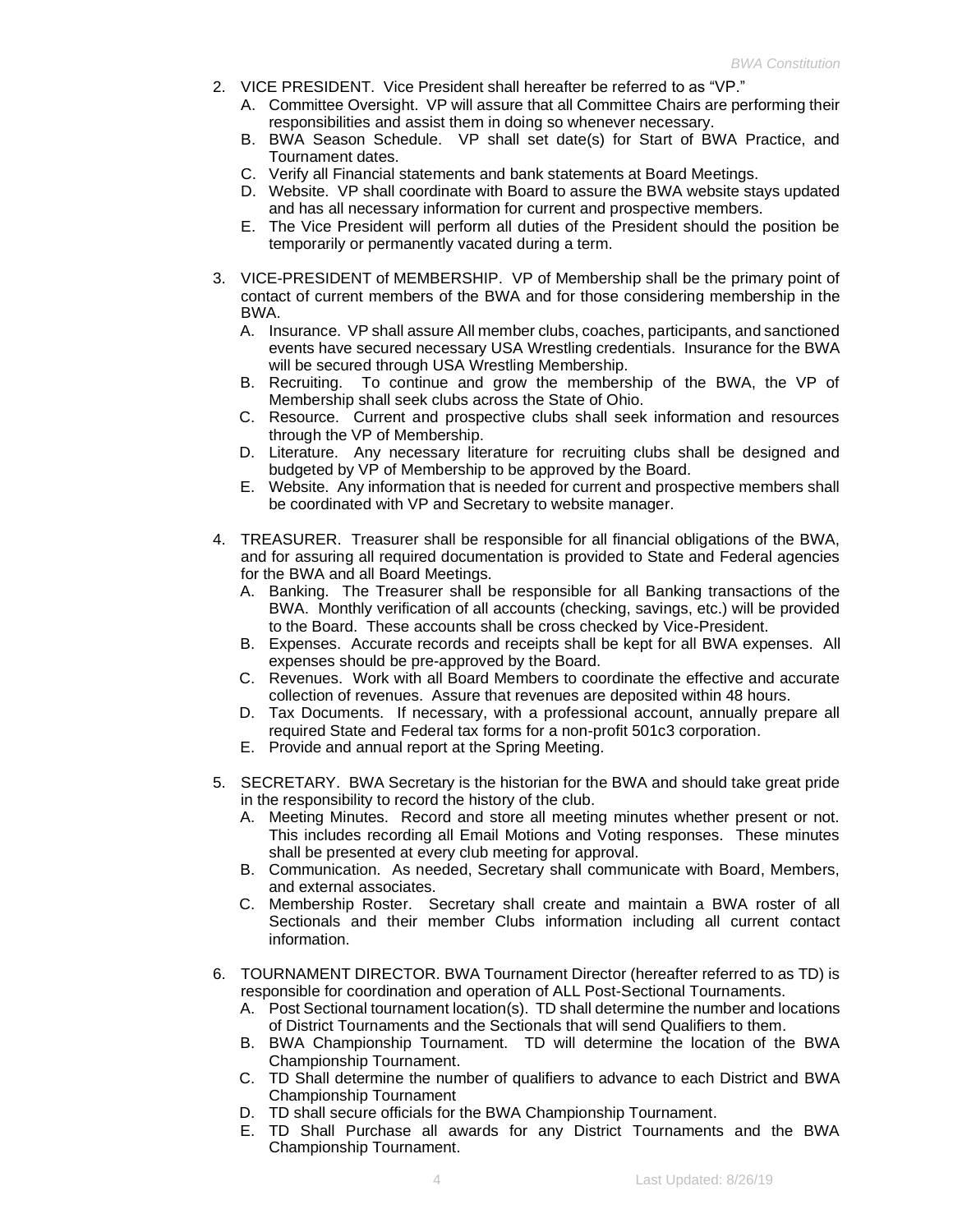- F. TD shall serve at Tournament Director for the BWA Championship Tournament.
- G. TD Shall secure a tournament software provider for the OeYWA Championship Tournament.

### **ARTICLE VIII**: COMPETITION:

#### 1.0 **Sectional (aka League) Competition:**

- A. Each Sectional within the BWA shall be able to determine how their Sectional competes on a weekly basis. These options may include dual meets (team scores kept or not), round robins, all-star matches, etc
- B. All BWA competitions scheduled must be submitted to the Board of Directors at a minimum of 2 weeks prior to the event in order to secure sanctioning.
- C. The Goal of each sectional should be to get participants two matches (on average) at each Sectional competition
- D. The Goal of each Sectional should be to have five to seven (5-7) scheduled competitions for each club prior to the Sectional Tournament, or All-Star (Medals) Meet.
- E. Weigh-ins shall be conducted at each Sectional competition.
- F. Participants are required to weigh-in in their competition singlet or two-piece uniform. Participants cannot remove their uniform (singlet or shorts and compression shirt) to make weight. Other garments may be removed (socks).

## 2.0 **Sectional Tournament:**

- A. A Sectional Championship Tournament shall be held each year to determine qualifiers for the next level of the BWA Championship Tournament (District or State). The date of this tournament and subsequent tournaments will be determined by the VP prior to the Fall BWA meeting.
- B. All participants must meet Eligibility Requirements to be allowed to participate in the BA Sectional Tournament. See Addendum A.
- C. Seeding Meeting should be held before the Sectional Tournament. The rules for seeding wrestlers and completing brackets are detailed in Attachment D ("Tournament Seeding Criterion")
- D. The Tournament will follow the same bracketing used in the OHSAA State Wrestling Tournament. Tournament and Match Scoring will follow the NFHS rules.
- E. AWARDS. Each Sectional is responsible for providing awards for the Sectional and All-Star (Medals) tournaments.

## 3.0 **All-Star (Medals) Tournament:**

- A. Each Sectional has the option to host or combine with another Sectional(s) for an All-Star (Medals) tournament. The format and location of this tournament is up to the participating Clubs.
- B. No All-Star Wrestlers shall qualify for the Post-Sectional BWA Tournaments.
- C. AWARDS. Each Sectional is responsible for providing awards for the All-Star (Medals) tournaments.

#### **ARTICLE IX**: BA, SECTIONAL CLUB, & ADMISSION PRICES:

- 1. The Board of the BWA shall determine the necessary 'Sectional Fee' to be collected by the BWA to pay for operating expenses, Championship Tournament costs (Rental & Custodial, Officials, Awards, Computer, security, trainer, etc.). this fee shall be communicated to all Sectional Directors at the Fall Meeting. [\$1,000 for the 2020-2021 season]
- 2. District Tournament Directors shall determine the necessary admission costs for their tournament.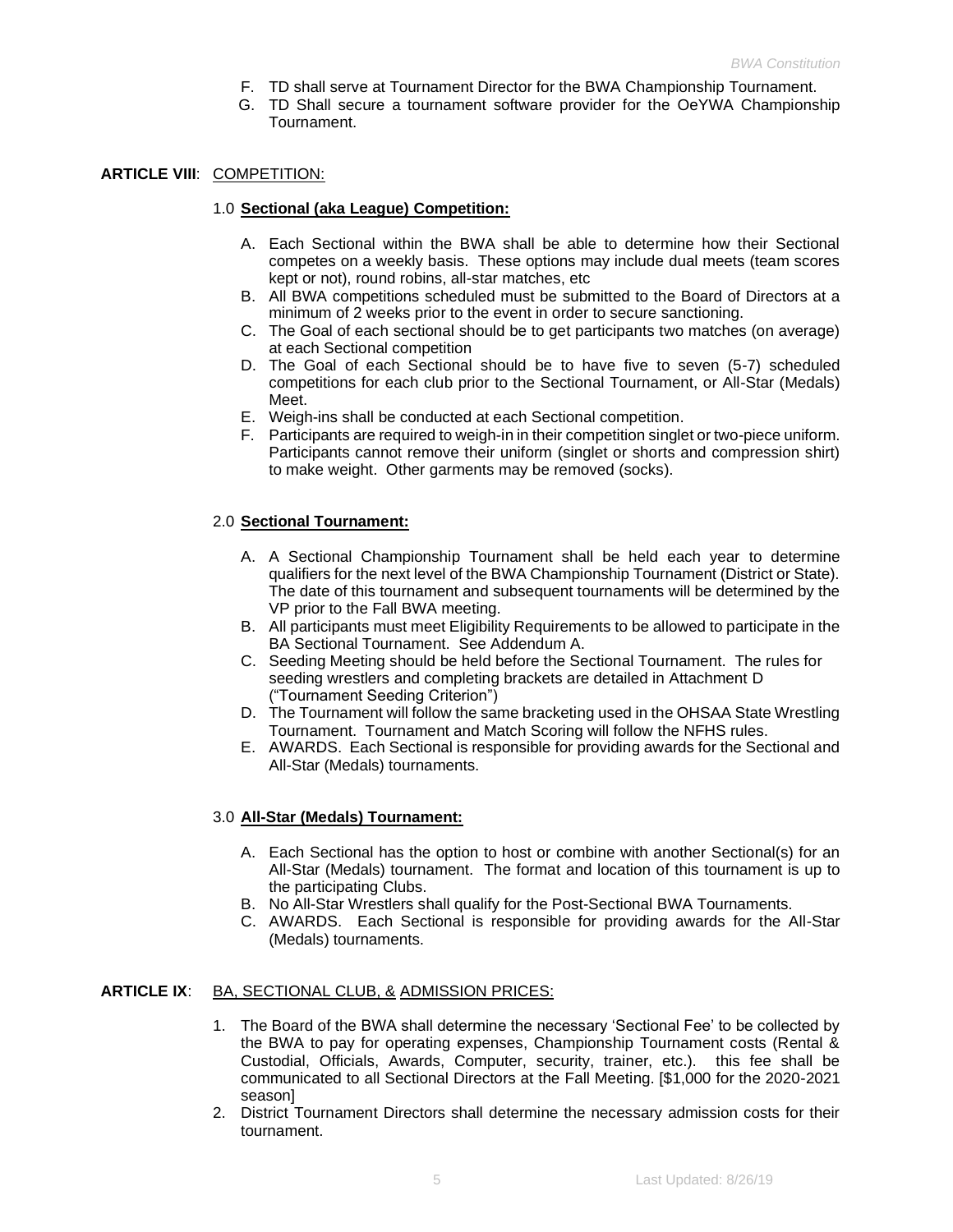- 3. The Tournament Director Shall determine the Admission costs for the BWA Championship Tournament.
- 4. Sectional Directors shall determine the Club fees to be charged to facilitate the running of the Sectional competition.
- 5. Sectional Directors shall charge adults and students the any reasonable price for admission to BWA Sectional Competition, but no more than that charged for other school athletic events.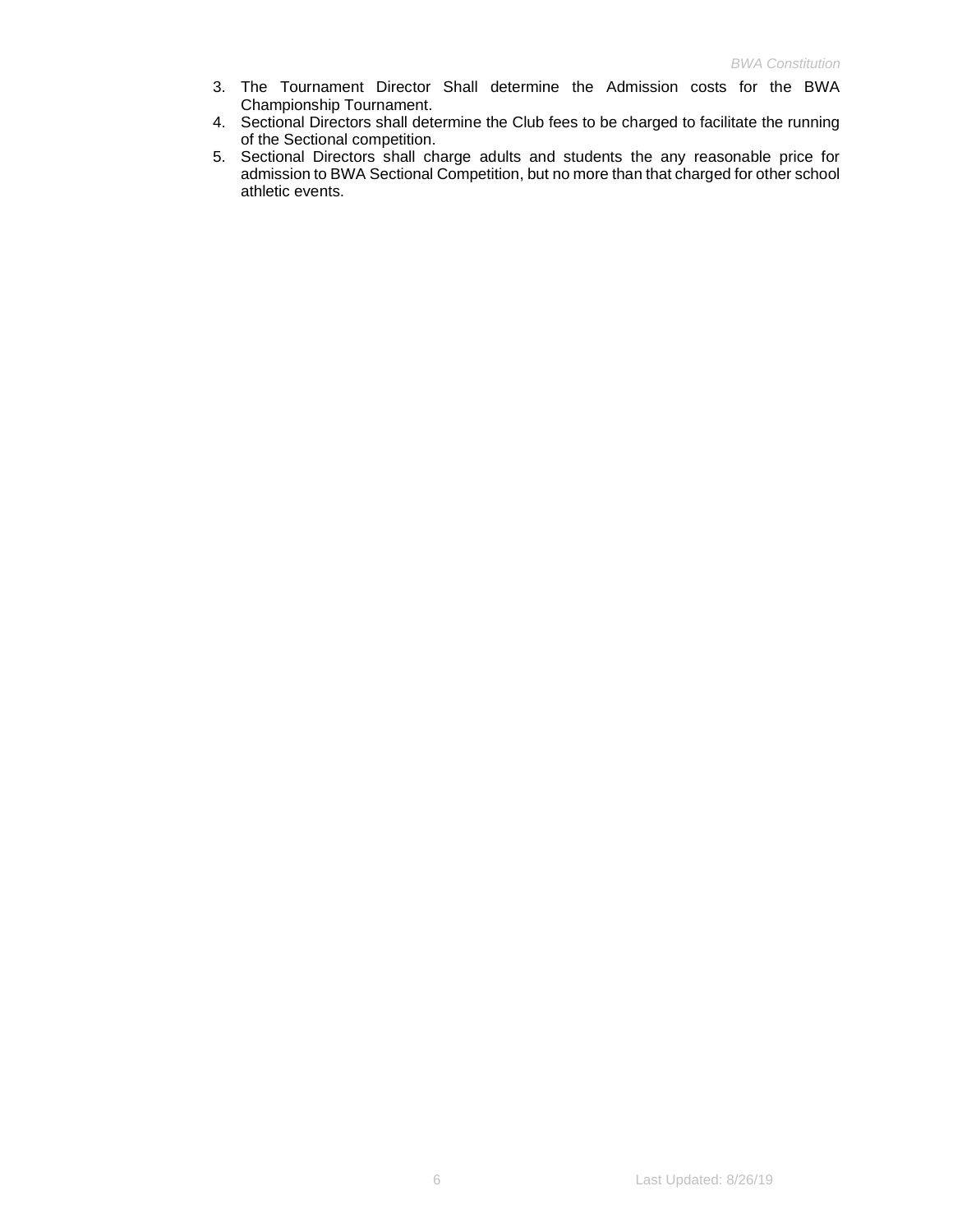# **Addendum A**

# **Buckeye Wrestling League Rules Modifications & Eligibility Requirements (THIS PAGE CHANGES EVERY YEAR)**

For the 2020-2021 season, the BWA will have these Modifications to the NFHS and OHSAA Rules.

# **1. Season**

- A. First Practice **September 1, 2021 with Club charter and kids cards**
- B. Sectional tournaments February 6 or February 13, 2022
	- 3-4 Sectional Tournaments

Top 4 finishers to BWA Championship (not from the same team)

D. BWA Championship Tournament Feb. 20, 2022. Site: Maple Hts HS

# **2. NFHS & OHSAA Rules Modifications for BWA for 2020-21 Season**

- A. Headgear is mandatory, Modifications such as crossed straps and tape are permitted.
- B. Uniforms are optional. -- No loose clothing. If a team uniform is supplied, it must be worn
- C. Wrestling shoes are optional but the wrestler must at least have gym shoes without metal eyelets.
- D. Varsity matches (or as designated) periods will be 1:30-1:30-1:30. For other matches, All time periods are 1-1-1 minutes. (consi's for tournaments will be 1-1-1 minutes)
- E. Middle school Federation rules apply for overtime
- F. A tech fall will be a 12-point differential.
- G. Weight Classes: 49, 52, 56, 60, 64, 67, 70, 73, 76, 79, 82, 86, 90, 95, 100, 105, 110, 120, 132, 150, 175. (21 weight classes)
	- a. No varsity wrestler may participate under 44 pounds.

b. A wrestler will be permitted to wrestle "up" only TWO (2) weight class from which they weigh-in at.

- H. Wrestlers will be given 15 minutes recovery time between matches.
- I. There will be no limit to the number of matches a wrestler can wrestle on one day.

# 3. **Eligibility - Wrestlers**:

- A. All wrestlers are required to have an Active USA card membership which will provide insurance for them wherever they travel to for wrestling (not just Sundays).
	- a. All USA card numbers are required on team roster for verification.
- B. Regular season eligibility: The BWA is limited to students from 1st grade to 6th grade, with birth dates after August 1, 2009 (for the 2021-2022 season). No Participant can turn 13 before August 1, 2021.
	- 1. Birth certificates are required upon request.
	- 2. All wrestlers/parents must sign the State Required Concussion Awareness.
	- 3. All wrestlers/parents must sign the State Required Lindsay law awareness.
- C. Tournament Eligibility:
	- 1. Each wrestler must weigh in and compete at their Sectional weight (or lower) at least three (3) times during the regular season to compete in the Sectional tournament.
	- 2. Each wrestler must have made scratch weight at his entered weight class (or lower) at least one (1) time and will not receive growth allowance until done so.
	- 3. On December 25th each wrestler will be allowed a 1 lb growth allowance. (56 is 57, etc)
	- 4. At Sectional Tournament each wrestler each wrestler will be allowed an additional 1 lb growth allowance. (56 is 58, etc)
	- 5. At District and BWA Championship Tournament weights are the same as sectionals. (56 is 58, etc).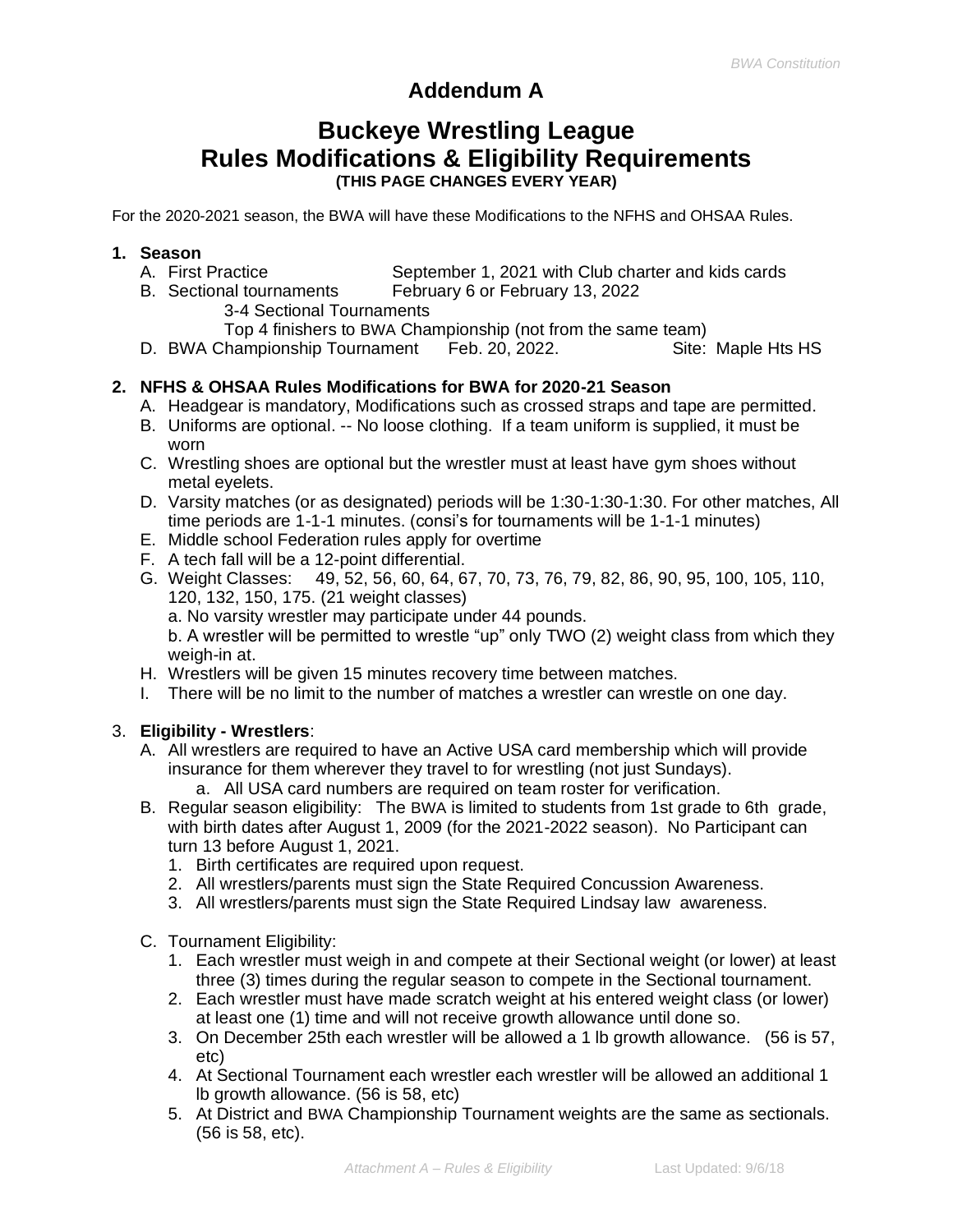## 4. **Eligibility - Coaches**:

- A. All coaches must have an active USA Wrestling Coaches Card.
	- a. Cards must be made available upon request.
- B. All teams must have at least one person with a certified CPR card.
- C. All coaches must have passed State Required Concussion training.
- D. All coaches must complete the requirements of the Ohio law titled the Lindsay law.

## 5. **Eligibility - Team**:

- A. All clubs must have an Active USA Wrestling Club Charter membership and must be made available upon request.
- B. Any club hosting an event and wishing to have USAWrestling insurance coverage (a 'sanctioned event'), must assure that all clubs participating and all participants are card carrying members of USAWrestling.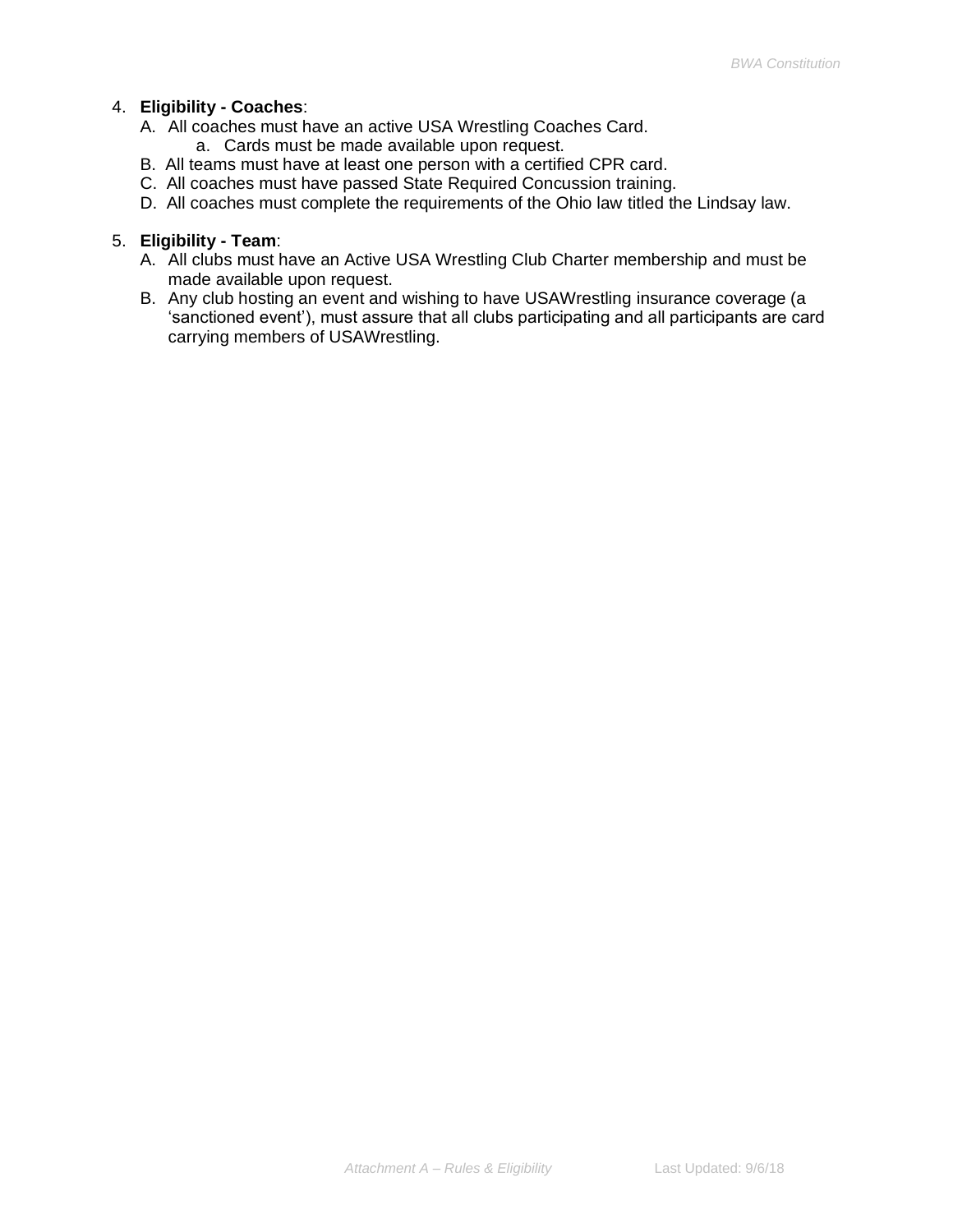# **Addendum B**

# **Buckeye Wrestling League**

# **BWA MEETING AGENDA FORMAT**

The meeting of the Board and the general membership shall be governed by Robert's Rules of Order.

All meetings shall be conducted in accordance with an agenda. The agenda shall be as follows:

- A. Call to Order (President)
	- 1. Roll Call Board: of 5, Member Clubs:
	- 2. Quorum Pres\_\_\_,  $VP$ \_\_\_,  $\qquad$  of 3 Board Members
	- 3. Agenda Review
- B. Minutes / Communications (Secretary)
	- 1. Read, Correct, and vote on approval of prior meeting minutes
	- 2. Read Communications, to and from
- C. Financial Reports (Treasurer)
	- 1. Read, correct, and vote on approval of current account balances. VP Signature.
	- 2. Read and approve bills payable
- D. Reports
	- 1. BWA Championship Tournament R. Robertson, Maple Hts.
	- 2. Standing and special committees Website (DJ Vondruska, Lutheran)
	- 2. Officers and Trustees
- E. Unfinished Business
	- 1. Postponed to this day
		- New Board position, VP of Membership Constitution change.(3/4 of members) - Voting years, Pres, VP Members, Treas in even years – Constitution Change
	- 2. Tabled (by motion to take from the table) none
- F. New Business
	- 1. ELECTIONS
		- a. President Nominations & Voting
		- b. VP of Membership Nominations and Voting
		- c. Treasurer Nominations and Voting
	- 2. ADENDUM D Seeding criteria
	- 3. COMPETITION SCHEDULING Club Competition Form
	- 4. Any emergency matters
	- 5. Leage name change
- G. Comments from general Members
	- 1. New Business Sectional/League meetings
- H. Adjournment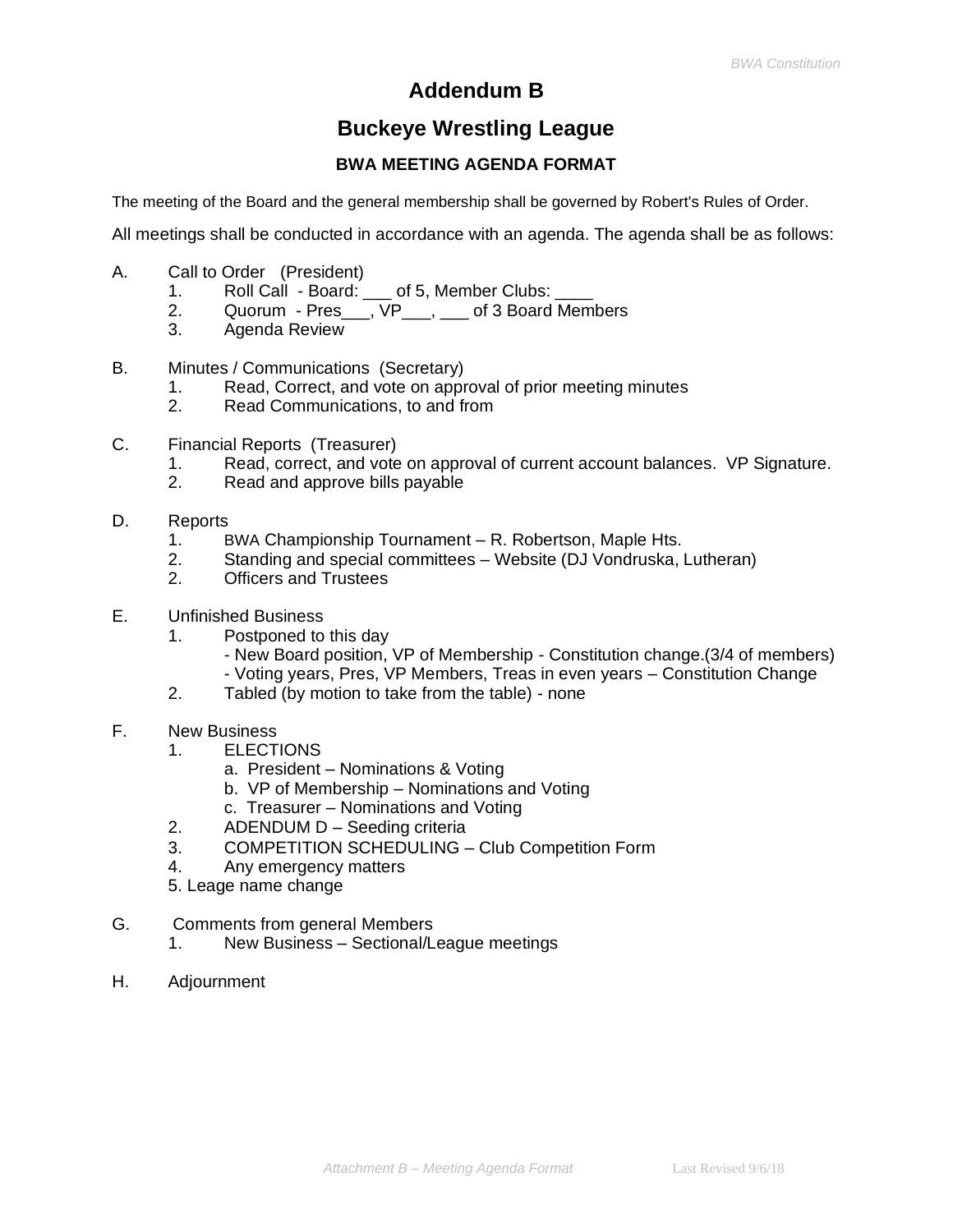# **Addendum C**

# **Ohio eLite Youth Wrestling League**

# **BUDGET – 2021-22 Season**

OeYWA MEMBERSHIP DUES: \$ 1,000.00 per Sectional (League)

Championship TOURNAMENT ADMISSION PRICES:

 $$5.00 -$  Adults \$ 3.00 – USA Coaches card \$ 2.00 – Students (over 13) Free – Under 13

## PRELIMINARY BUDGET for 2021-22 Season:

| BALANCE - Aug. 26, 2019                     |              | \$1,476.23   |
|---------------------------------------------|--------------|--------------|
| Income:                                     |              |              |
| Sectional Assessments (3 x \$1,000)         | \$3,000.00   |              |
|                                             |              |              |
| 2022 Championship Tourn. Gate               | \$2,200.00   |              |
|                                             |              |              |
| <b>Estimated TOTAL INCOME 2020-21</b>       | \$5,200.00   |              |
|                                             |              |              |
| Expenses:                                   |              |              |
| Misc. (Legal, Filing, Etc.)                 | \$<br>0.00   |              |
| Meeting Meals (coaches & executive)         | \$<br>0.00   |              |
| 2021-22 web fees (WIX.com) - DONATED        | \$<br>0.00   |              |
| <b>Championship Tournament Fees</b>         |              |              |
| A. Trainer                                  | \$<br>0.00   |              |
| <b>B.</b> Security                          | \$<br>300.00 |              |
| C. Banner                                   | \$<br>0.00   |              |
| D. Computer Fees                            | \$<br>100.00 |              |
| E. Facility Rental                          | \$1,200.00   |              |
| F. Officials $(9 \times $200)$              | \$1,600.00   |              |
| G. Awards                                   | \$1,400.00   |              |
| H. Food for Workers/Refs                    | \$<br>100.00 |              |
| <b>TOTAL EXPENSES 2018-19</b>               | (\$4,700.00) |              |
| <b>Estimated 2019-20 Season Profit/Loss</b> |              | \$<br>500.00 |
| <b>PROJECTED BALANCE - 3/1/2020</b>         |              | \$1,976.23   |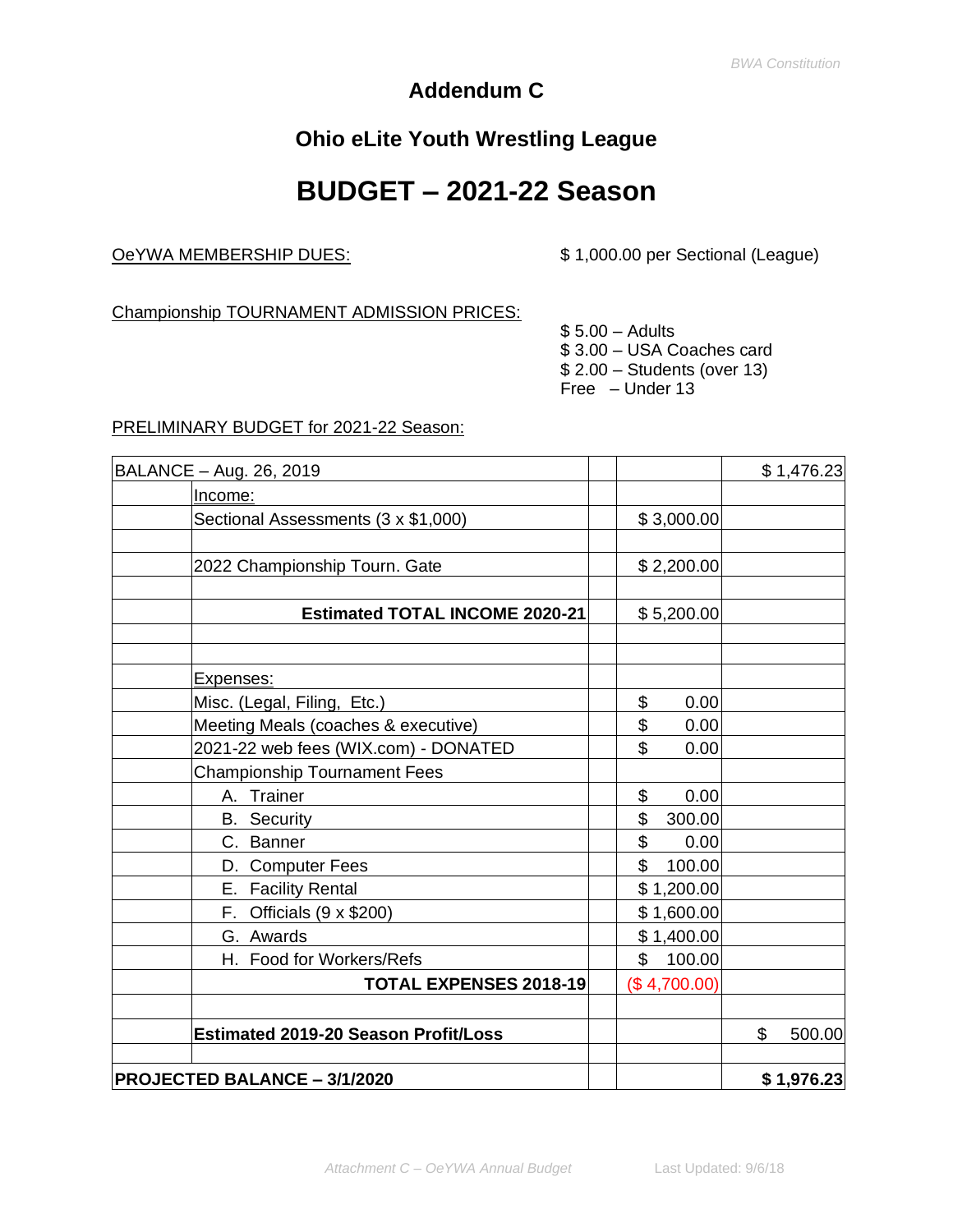# **Addendum D**

# **Tournament Seeding Criterion**

(revised 11/5/2020)

The seeding of wrestlers for the Tournament shall follow this procedure:

- A. All member schools shall submit their line-ups, by weight class, to the Tournament Director between 72 and 24 hours prior to weigh-ins. All line-ups should be typed or legible and include the wrestler's name, record, grade, USAWrestling ID number, and any seeding criteria by number.
- B. Starting with the 49 lb. weight class, ALL eligible seeded wrestlers will be determined by the following criteria. No seed shall be refused or declined.
	- 1. BWA League Championship place winner in the same weight class,
	- 2. BWA League Championship place winner in a different weight class,
	- 3. BWA League Championship qualifier in the same weight class,
	- 4. BWA League Championship qualifier in a different weight class,
	- 5. OAC Division IV State place winner in the same weight class, by place 1<sup>st</sup> through  $8<sup>th</sup>$ .
	- 6. OAC Division IV State place winner in a different weight class, by place 1<sup>st</sup> through  $8<sup>th</sup>$ .
	- 7. OAC Division III, II, I State place winner in the same weight class, by Division and place 1<sup>st</sup> through  $8<sup>th</sup>$
	- 8. OAC Division III, II, I State place winner in a different weight class, by Division and place 1<sup>st</sup> through 8<sup>th</sup>.
	- 9. OYWA State/League Championship place winner in the same weight class,
	- 10. OYWA State/League Championship place winner in a different weight class,
	- 11. OYWA State/League Championship qualifier in the same weight class,
	- 12. OYWA State/League Championship qualifier in a different weight class,
	- 9. Highest winning percentage (must have a winning percentage to be seeded >50%) with a minimum of four (4) matches.
- C. All seeds will be placed on the assigned lines as determined by the National Federation rules for 16-man Bracket (or 8-man) - (#1 on line 1, #2 on 16 (or 8), #3 on 9 (or 5), #4 on 8 (or 4), #5 on 5 (or 3), and #6 on 12 (or 6), #7 on 13 (or 7), #8 on 4 (or 2). All remaining wrestlers and byes will be drawn by computer program or pills. Coaches may agree to place byes on the highest seeded wrestlers available.
- D. All results from sectionals must be provided to the Tournament Director within 24 to 48 hours of the conclusion of the last match